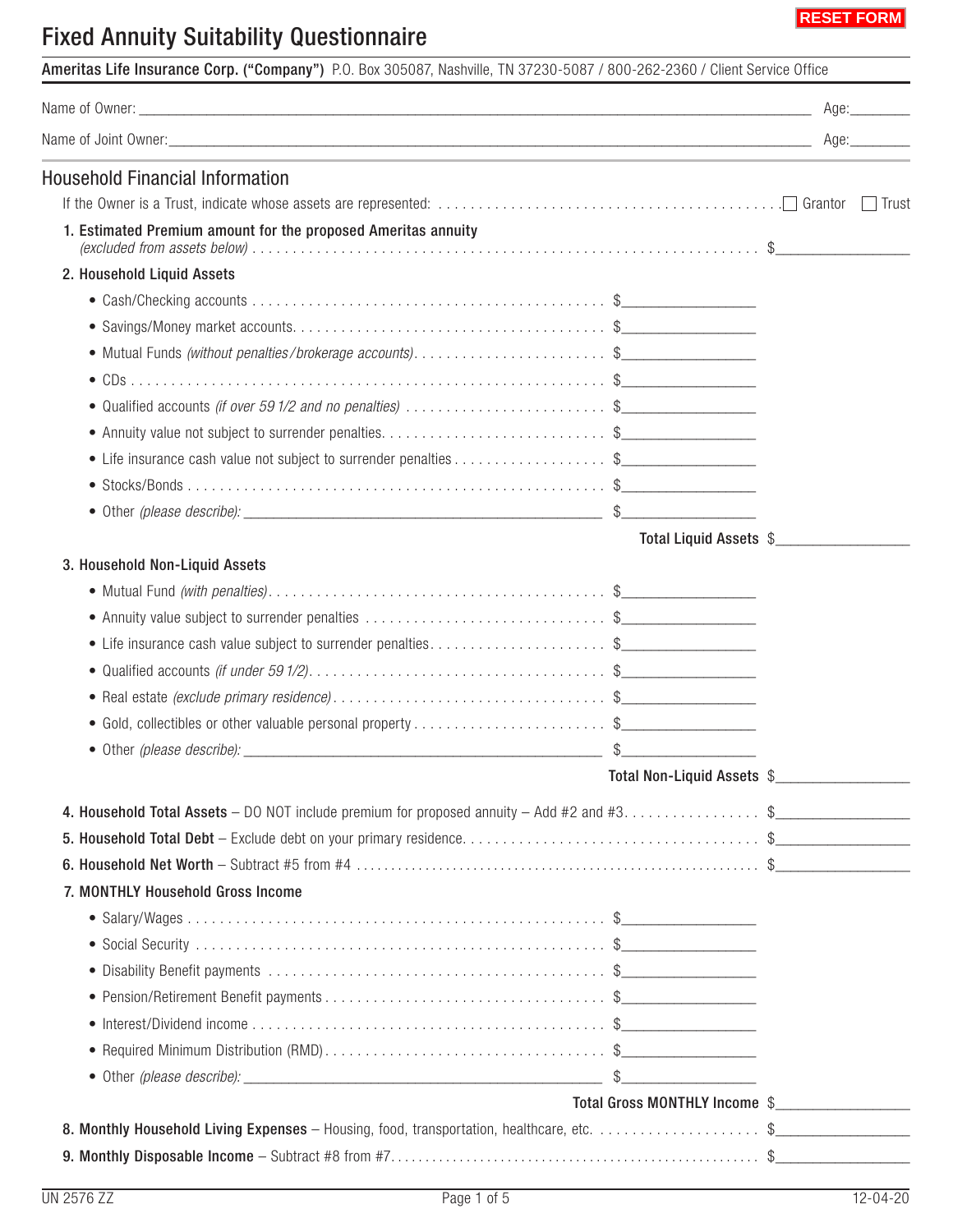| 10. Federal Income Tax Bracket: $\Box$ 0% $\Box$ 10% $\Box$ 12% $\Box$ 22% $\Box$ 24% $\Box$ 32% $\Box$ 35% $\Box$ 37%                                                                                                                                                                                                                                                                            |                    |
|---------------------------------------------------------------------------------------------------------------------------------------------------------------------------------------------------------------------------------------------------------------------------------------------------------------------------------------------------------------------------------------------------|--------------------|
|                                                                                                                                                                                                                                                                                                                                                                                                   |                    |
|                                                                                                                                                                                                                                                                                                                                                                                                   |                    |
| 12. After this purchase, do you feel you have enough liquid assets to cover health care and living expenses                                                                                                                                                                                                                                                                                       | l INo              |
|                                                                                                                                                                                                                                                                                                                                                                                                   | ∣ ∣No              |
| <b>Overall Investment Profile</b>                                                                                                                                                                                                                                                                                                                                                                 |                    |
| (If Custodial, must be Custodian's objectives for the Minor. If non-natural owner, must be non-natural owner's objectives.)                                                                                                                                                                                                                                                                       |                    |
| 14. Financial Objectives: Long Term Gain Short Term Gain D Income D Tax Advantage Safety of Principal D Growth                                                                                                                                                                                                                                                                                    |                    |
| 15. Risk Tolerance: Best describe your level of risk. I Low Risk I Moderate Risk I Speculative Risk I High Risk                                                                                                                                                                                                                                                                                   |                    |
| 16. Intended Hold Period for the policy. Check the box for the period of time you intend to maintain the policy.<br>Short (0-4 years) $\Box$ Intermediate (5-9 years) $\Box$ Long (10+ years)                                                                                                                                                                                                     |                    |
| 17. Prior Investment Experience (check all that apply): Mutual Funds Life Insurance Variable Annuities Stocks<br>Fixed Annuity / Indexed $\Box$ Variable Life Insurance $\Box$ Bonds $\Box$ Other Brokerage Accounts $\Box$ No Prior Insurance                                                                                                                                                    |                    |
| 18. I am purchasing this fixed annuity for the following reasons(s): $\Box$ Guaranteed crediting rates $\Box$ Tax deferred treatment of earnings<br>Death benefit features $\Box$ Transfer of wealth $\Box$ Immediate income $\Box$ Lifetime income payments or annuity payout options that can<br>provide guaranteed income for life $\Box$ Index allocation options $\Box$ Other: $\Box$ Other: |                    |
| 19. The funds I am using to purchase this annuity come from <i>(check all that apply)</i> : $\Box$ Annuity $\Box$ Life insurance<br>Mutual Fund/Brokerage  □ Certificate of Deposit  □ Checking/Savings  □ Money Market □ Variable Annuity<br>Reverse Mortgage/Home Equity Line                                                                                                                   |                    |
| <b>Questions</b> (answer each of the following):                                                                                                                                                                                                                                                                                                                                                  |                    |
| 20. Is the purchase of this annuity in any way connected to or based on information provided                                                                                                                                                                                                                                                                                                      | $\vert$ $\vert$ No |
| 21. Do you or any proposed owner or annuitant currently reside in a hospital, hospice facility,                                                                                                                                                                                                                                                                                                   | $\vert$ $\vert$ No |
| If "Yes," provide details: Note that the same state of the same state of the same state of the same state of the same state of the same state of the same state of the same state of the same state of the same state of the s                                                                                                                                                                    |                    |
| 22. Have you or any proposed owner or annuitant been diagnosed with a terminal illness                                                                                                                                                                                                                                                                                                            |                    |
|                                                                                                                                                                                                                                                                                                                                                                                                   |                    |
| 23. Do you or any proposed owner or annuitant have any known indication of cognitive impairment or                                                                                                                                                                                                                                                                                                |                    |
|                                                                                                                                                                                                                                                                                                                                                                                                   |                    |
| <u> 1989 - Johann Stoff, amerikansk politiker (d. 1989)</u><br>24. Do you have any existing life insurance policies or annuity contracts that were previously sold by the same agent? Yes $\Box$ No                                                                                                                                                                                               |                    |
|                                                                                                                                                                                                                                                                                                                                                                                                   |                    |
|                                                                                                                                                                                                                                                                                                                                                                                                   |                    |
| 26. Have you or any proposed owner entered into, or is any owner planning to enter into an arrangement                                                                                                                                                                                                                                                                                            |                    |
| 27. Do you intend to apply for a means-tested government benefit, including, but not limited to,                                                                                                                                                                                                                                                                                                  |                    |
|                                                                                                                                                                                                                                                                                                                                                                                                   |                    |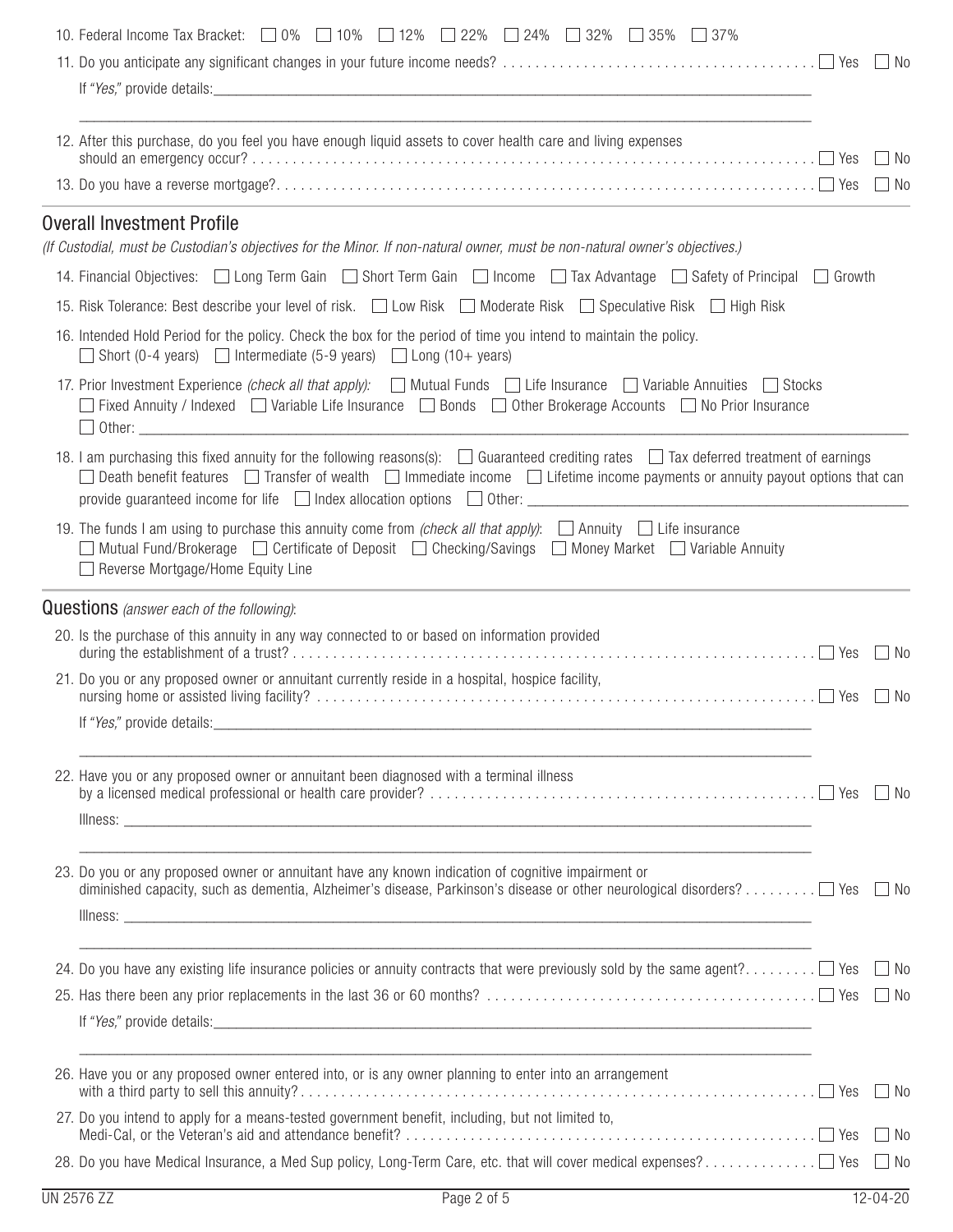| <b>Annuity Product Features</b><br>(To be completed if replacing existing policy) All sections should be completed.                   |                                                                                                                                                                                                                                                                                                                                                                                                                 |                                                                                                                                                                                                                                                                                                                                         |                                                                                                                                                                                                                                                                                                                                                                                                                                                                                                                                                                                             |  |
|---------------------------------------------------------------------------------------------------------------------------------------|-----------------------------------------------------------------------------------------------------------------------------------------------------------------------------------------------------------------------------------------------------------------------------------------------------------------------------------------------------------------------------------------------------------------|-----------------------------------------------------------------------------------------------------------------------------------------------------------------------------------------------------------------------------------------------------------------------------------------------------------------------------------------|---------------------------------------------------------------------------------------------------------------------------------------------------------------------------------------------------------------------------------------------------------------------------------------------------------------------------------------------------------------------------------------------------------------------------------------------------------------------------------------------------------------------------------------------------------------------------------------------|--|
| <b>Existing Annuity Contract #1</b><br><b>Existing Annuity Contract #2</b><br><b>Components</b>                                       |                                                                                                                                                                                                                                                                                                                                                                                                                 |                                                                                                                                                                                                                                                                                                                                         | <b>Existing Annuity Contract #3</b>                                                                                                                                                                                                                                                                                                                                                                                                                                                                                                                                                         |  |
| Premium amount to Ameritas:                                                                                                           | \$                                                                                                                                                                                                                                                                                                                                                                                                              | \$                                                                                                                                                                                                                                                                                                                                      | \$                                                                                                                                                                                                                                                                                                                                                                                                                                                                                                                                                                                          |  |
| Issuing company:                                                                                                                      |                                                                                                                                                                                                                                                                                                                                                                                                                 |                                                                                                                                                                                                                                                                                                                                         |                                                                                                                                                                                                                                                                                                                                                                                                                                                                                                                                                                                             |  |
| Type of contract:                                                                                                                     | Fixed Indexed<br>Fixed<br>Variable                                                                                                                                                                                                                                                                                                                                                                              | Fixed Indexed<br>Fixed<br>Variable                                                                                                                                                                                                                                                                                                      | Fixed Indexed<br>Fixed<br>Variable                                                                                                                                                                                                                                                                                                                                                                                                                                                                                                                                                          |  |
| Date of Issue                                                                                                                         |                                                                                                                                                                                                                                                                                                                                                                                                                 |                                                                                                                                                                                                                                                                                                                                         |                                                                                                                                                                                                                                                                                                                                                                                                                                                                                                                                                                                             |  |
| Source of initial funding<br>(i.e. cash, annuity, mutual fund, etc.):                                                                 |                                                                                                                                                                                                                                                                                                                                                                                                                 |                                                                                                                                                                                                                                                                                                                                         |                                                                                                                                                                                                                                                                                                                                                                                                                                                                                                                                                                                             |  |
| Are you using penalty-free withdrawal<br>to fund this annuity                                                                         | No<br>Yes                                                                                                                                                                                                                                                                                                                                                                                                       | No<br>Yes                                                                                                                                                                                                                                                                                                                               | Yes<br>No                                                                                                                                                                                                                                                                                                                                                                                                                                                                                                                                                                                   |  |
| If "Yes," are you only using the<br>penalty-free withdrawal amount?                                                                   | No<br>Yes                                                                                                                                                                                                                                                                                                                                                                                                       | <b>No</b><br>Yes<br>I.                                                                                                                                                                                                                                                                                                                  | Yes<br>No<br>$\vert \ \ \vert$                                                                                                                                                                                                                                                                                                                                                                                                                                                                                                                                                              |  |
| Is this a full or partial surrender?                                                                                                  | Full<br>Partial                                                                                                                                                                                                                                                                                                                                                                                                 | Partial<br>Full                                                                                                                                                                                                                                                                                                                         | Partial<br>Full                                                                                                                                                                                                                                                                                                                                                                                                                                                                                                                                                                             |  |
| Will there be a surrender charge?                                                                                                     | $\Box$ No<br>Yes                                                                                                                                                                                                                                                                                                                                                                                                | No<br>Yes<br>$\perp$                                                                                                                                                                                                                                                                                                                    | $\Box$ No<br>Yes                                                                                                                                                                                                                                                                                                                                                                                                                                                                                                                                                                            |  |
| If "Yes," surrender charge amount?                                                                                                    |                                                                                                                                                                                                                                                                                                                                                                                                                 |                                                                                                                                                                                                                                                                                                                                         | \$                                                                                                                                                                                                                                                                                                                                                                                                                                                                                                                                                                                          |  |
| <b>Accumulation Value:</b>                                                                                                            | \$                                                                                                                                                                                                                                                                                                                                                                                                              | \$                                                                                                                                                                                                                                                                                                                                      | \$                                                                                                                                                                                                                                                                                                                                                                                                                                                                                                                                                                                          |  |
| Market value adjustment (MVA):                                                                                                        | $\Box$ None<br>$\overline{\phantom{a}}$ or<br>$^{+}$<br>\$<br>L,                                                                                                                                                                                                                                                                                                                                                | $\Box$ None<br><b>or</b><br>$+$<br>\$<br>$\overline{\phantom{a}}$                                                                                                                                                                                                                                                                       | $\Box$ None<br>$\overline{\phantom{a}}$ or<br>$+$<br>\$<br>$\overline{\phantom{a}}$                                                                                                                                                                                                                                                                                                                                                                                                                                                                                                         |  |
| Surrender charge period remaining:                                                                                                    | years                                                                                                                                                                                                                                                                                                                                                                                                           | years                                                                                                                                                                                                                                                                                                                                   | years                                                                                                                                                                                                                                                                                                                                                                                                                                                                                                                                                                                       |  |
| <b>Enhanced benefits</b><br>(guaranteed income benefits,<br>guaranteed withdrawal rider, etc.)<br>May use separate sheet to describe. | None<br>Enhanced benefit(s) name:<br><b>Enhanced Benefit Cost:</b><br>\$_<br>$\frac{0}{0}$<br>$\overline{\phantom{a}}$ or $\overline{\phantom{a}}$<br>Enhanced benefit base:<br>\$<br>Benefit detail for each enhanced<br>benefit or rider (i.e., set-up, roll-<br>up, etc.)<br>If a partial surrender, will the<br>enhanced benefit be reduced or<br>eliminated? $\Box$ Yes<br>$\Box$ No<br>If "Yes," explain: | None<br>Enhanced benefit(s) name:<br><b>Enhanced Benefit Cost:</b><br>$\%$<br>Enhanced benefit base:<br>\$<br>Benefit detail for each enhanced<br>benefit or rider (i.e., set-up, roll-<br>up, etc.)<br>If a partial surrender, will the<br>enhanced benefit be reduced or<br>eliminated? $\Box$ Yes<br>$\Box$ No<br>If "Yes," explain: | None<br>Enhanced benefit(s) name:<br><b>Enhanced Benefit Cost:</b><br>$\frac{1}{2}$<br>$\%$<br><b>Solution Street Service Street Service Street Service Street Service Street Service Street Service Street Service Street Service Street Service Street Service Street Service Street Service Street Service Street Service St</b><br>Enhanced benefit base:<br>\$<br>Benefit detail for each enhanced<br>benefit or rider (i.e., set-up, roll-<br>up, etc.)<br>If a partial surrender, will the<br>enhanced benefit be reduced or<br>eliminated? $\Box$ Yes<br>  No<br>If "Yes," explain: |  |
| Surrender charge on death benefit:<br>Penalty-free withdrawal % available:<br>Fees or other charges:                                  | Yes<br>N <sub>0</sub><br>$\%$<br>\$_<br>$\%$<br>or                                                                                                                                                                                                                                                                                                                                                              | N <sub>0</sub><br>Yes<br>$\%$<br>$\frac{1}{2}$<br>$\%$<br>0r                                                                                                                                                                                                                                                                            | $\Box$ No<br>Yes<br>$\%$<br>\$<br>$\%$<br>0r                                                                                                                                                                                                                                                                                                                                                                                                                                                                                                                                                |  |
| Current declared interest rate %:                                                                                                     | $\%$                                                                                                                                                                                                                                                                                                                                                                                                            | $\%$                                                                                                                                                                                                                                                                                                                                    | $\%$                                                                                                                                                                                                                                                                                                                                                                                                                                                                                                                                                                                        |  |
| Guaranteed minimum declared interest<br>rate % (not guaranteed minimum value):                                                        | $\%$                                                                                                                                                                                                                                                                                                                                                                                                            | $\%$                                                                                                                                                                                                                                                                                                                                    | $\%$                                                                                                                                                                                                                                                                                                                                                                                                                                                                                                                                                                                        |  |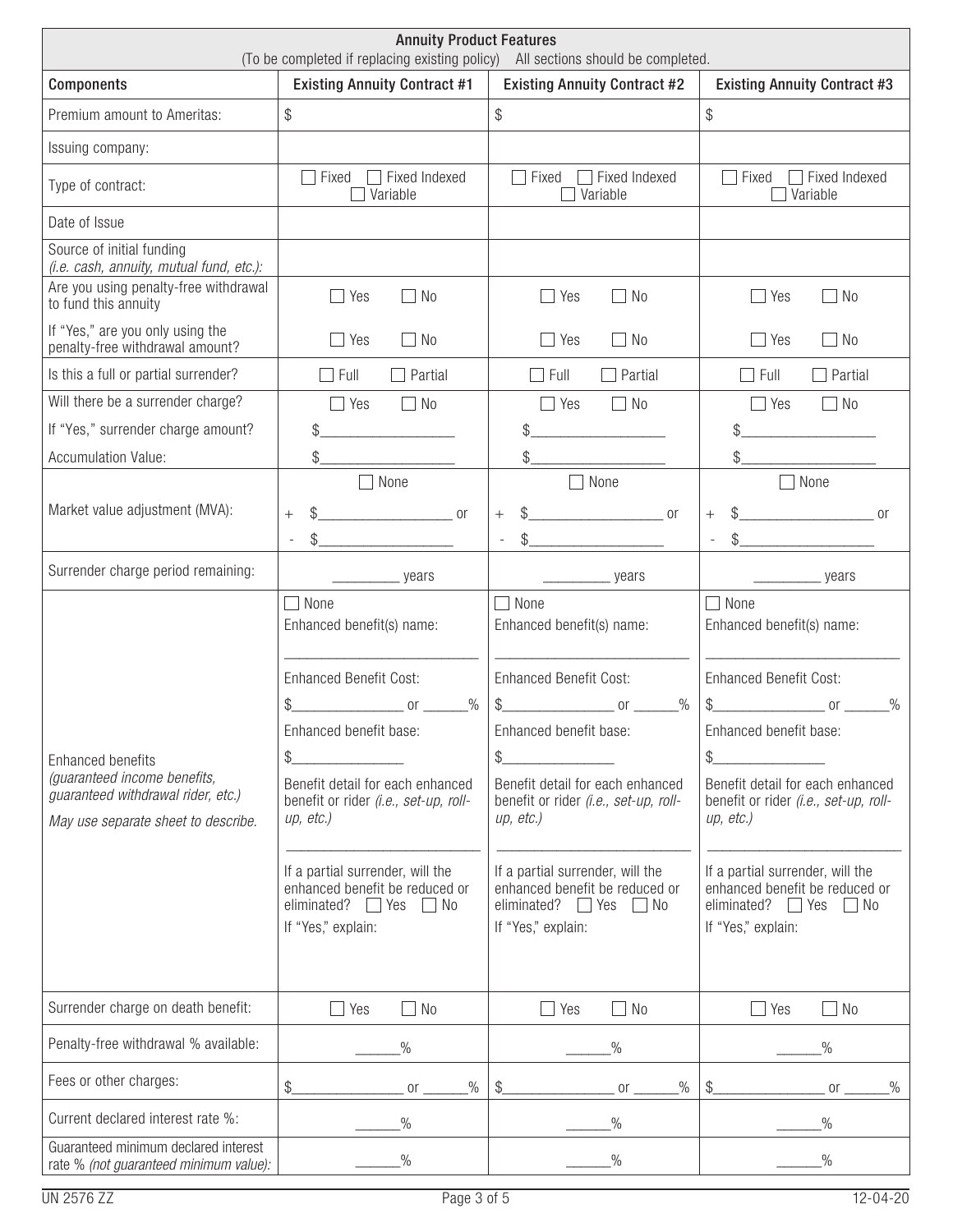## Important Acknowledgments – Please Read Carefully

- I. The Producer has explained to me and I'm willing to accept the features, benefits, costs and the non-guaranteed elements associated with the purchase of a fixed annuity.
- $II.$  I understand that a fixed annuity is a long-term investment. My annuity includes a surrender charge of  $\sim$  %, declining for a period of \_\_\_\_\_\_\_\_ years and may include a market value adjustment (MVA). If I make a partial withdrawal at any age, surrender charges may apply if the withdrawal is more than the terms of the contract allow.
- III. I may be subject to capital gain/loss resulting in a tax consequence for any replacement transactions and have been advised to contact a qualified tax professional to inquire about my individual situation.
- IV. I hereby acknowledge my understanding of the statements in this questionnaire and attest that their contents have been explained to my satisfaction.
- V. I understand that my identity may be verified by the Company in accordance with U.S. Patriot Act of 2001. This verification may include, but is not limited to, contact with financial institutions, consumer reporting agencies and government agencies.

| Date: |                             |     |      |                                   |  |
|-------|-----------------------------|-----|------|-----------------------------------|--|
|       | Month                       | Day | Year |                                   |  |
|       |                             |     |      |                                   |  |
| v     |                             |     |      | χ                                 |  |
|       | Signature of Owner          |     |      | Signature of Joint Owner          |  |
|       |                             |     |      |                                   |  |
|       |                             |     |      |                                   |  |
|       | Print or Type Name of Owner |     |      | Print or Type Name of Joint Owner |  |
|       |                             |     |      |                                   |  |

## Producer Acknowledgments

- $\Box$  I certify that I personally met with all owner(s) and reviewed the identification documents. To the best of my knowledge, the documents accurately reflect the identity of the owner(s).
- $\Box$  I did not meet in person with the owner(s) or was otherwise unable to personally review the identification documents. I certify that, to the best of my knowledge, the information provided by the owner, either by mail or by phone, is true and accurate.

I have appropriately acted on behalf of my client by reviewing all points in this questionnaire and any supporting information provided. I believe the information provided in this questionnaire is complete and accurate to the best of my knowledge and that this transaction is in the best interest of the client.

## Annuity to Annuity Replacements Only

|--|--|--|--|

 $\_$  , and the set of the set of the set of the set of the set of the set of the set of the set of the set of the set of the set of the set of the set of the set of the set of the set of the set of the set of the set of th \_\_\_\_\_\_\_\_\_\_\_\_\_\_\_\_\_\_\_\_\_\_\_\_\_\_\_\_\_\_\_\_\_\_\_\_\_\_\_\_\_\_\_\_\_\_\_\_\_\_\_\_\_\_\_\_\_\_\_\_\_\_\_\_\_\_\_\_\_\_\_\_\_\_\_\_\_\_\_\_\_\_\_\_\_\_\_\_\_\_\_\_\_\_\_\_\_\_\_\_\_\_\_\_\_\_\_\_\_\_\_\_ \_\_\_\_\_\_\_\_\_\_\_\_\_\_\_\_\_\_\_\_\_\_\_\_\_\_\_\_\_\_\_\_\_\_\_\_\_\_\_\_\_\_\_\_\_\_\_\_\_\_\_\_\_\_\_\_\_\_\_\_\_\_\_\_\_\_\_\_\_\_\_\_\_\_\_\_\_\_\_\_\_\_\_\_\_\_\_\_\_\_\_\_\_\_\_\_\_\_\_\_\_\_\_\_\_\_\_\_\_\_\_\_  $\_$  , and the set of the set of the set of the set of the set of the set of the set of the set of the set of the set of the set of the set of the set of the set of the set of the set of the set of the set of the set of th \_\_\_\_\_\_\_\_\_\_\_\_\_\_\_\_\_\_\_\_\_\_\_\_\_\_\_\_\_\_\_\_\_\_\_\_\_\_\_\_\_\_\_\_\_\_\_\_\_\_\_\_\_\_\_\_\_\_\_\_\_\_\_\_\_\_\_\_\_\_\_\_\_\_\_\_\_\_\_\_\_\_\_\_\_\_\_\_\_\_\_\_\_\_\_\_\_\_\_\_\_\_\_\_\_\_\_\_\_\_\_\_

 $\_$  , and the set of the set of the set of the set of the set of the set of the set of the set of the set of the set of the set of the set of the set of the set of the set of the set of the set of the set of the set of th \_\_\_\_\_\_\_\_\_\_\_\_\_\_\_\_\_\_\_\_\_\_\_\_\_\_\_\_\_\_\_\_\_\_\_\_\_\_\_\_\_\_\_\_\_\_\_\_\_\_\_\_\_\_\_\_\_\_\_\_\_\_\_\_\_\_\_\_\_\_\_\_\_\_\_\_\_\_\_\_\_\_\_\_\_\_\_\_\_\_\_\_\_\_\_\_\_\_\_\_\_\_\_\_\_\_\_\_\_\_\_\_ \_\_\_\_\_\_\_\_\_\_\_\_\_\_\_\_\_\_\_\_\_\_\_\_\_\_\_\_\_\_\_\_\_\_\_\_\_\_\_\_\_\_\_\_\_\_\_\_\_\_\_\_\_\_\_\_\_\_\_\_\_\_\_\_\_\_\_\_\_\_\_\_\_\_\_\_\_\_\_\_\_\_\_\_\_\_\_\_\_\_\_\_\_\_\_\_\_\_\_\_\_\_\_\_\_\_\_\_\_\_\_\_  $\_$  , and the set of the set of the set of the set of the set of the set of the set of the set of the set of the set of the set of the set of the set of the set of the set of the set of the set of the set of the set of th \_\_\_\_\_\_\_\_\_\_\_\_\_\_\_\_\_\_\_\_\_\_\_\_\_\_\_\_\_\_\_\_\_\_\_\_\_\_\_\_\_\_\_\_\_\_\_\_\_\_\_\_\_\_\_\_\_\_\_\_\_\_\_\_\_\_\_\_\_\_\_\_\_\_\_\_\_\_\_\_\_\_\_\_\_\_\_\_\_\_\_\_\_\_\_\_\_\_\_\_\_\_\_\_\_\_\_\_\_\_\_\_

If *"Yes,"* why are they not taking advantage of the exchange feature?

What is the economic benefit to the client of this replacement?